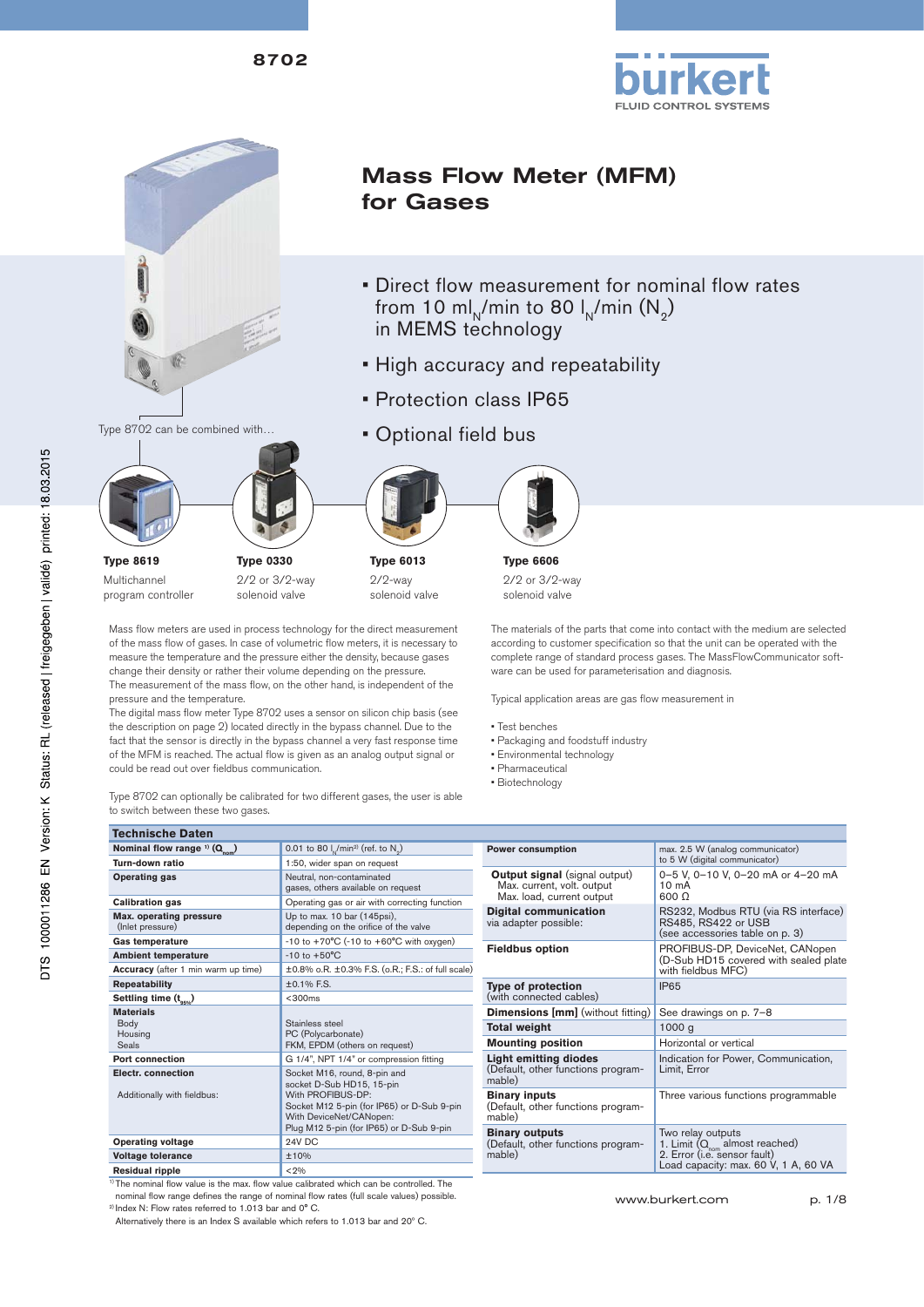

#### Measuring Principle



The actual flow rate is detected directly by a sensor placed in a bypass channel. This operates according to a thermal principle which has the advantage of providing the mass flow which is independent of pressure and temperature.

A small part of the total gas stream is diverted into a small, specifically designed bypassing channel which ensures laminar flow conditions.

The sensor element is a chip immersed into the wall of this flow channel. The chip, produced in MEMS technology, contains a heating resistor and two temperature sensors (thermopiles) which are arranged symmetrically upstream and downstream of the heater. The differential voltage of the thermopiles is a measure of the mass flow rate passing the flow sensor. The calibration procedure effectuates a unique assignment of the sensor signal to the total flow rate through the device.



## Pressure Loss Diagram (ref. to air, with 250μm inlet filter)

(other gases on request)

| Gas                   | Min. $\mathbf{Q}_{\text{nom}}$<br>$[I_{N}/min]$ | Max. Q <sub>nom</sub><br>$[I_{N}/min]$ |
|-----------------------|-------------------------------------------------|----------------------------------------|
| Argon                 | 0.01                                            | 80                                     |
| <b>Helium</b>         | 0.01                                            | 500                                    |
| <b>Carbon dioxide</b> | 0.02                                            | 40                                     |
| Air                   | 0.01                                            | 80                                     |
| <b>Methane</b>        | 0.01                                            | 80                                     |
| Oxygen                | 0.01                                            | 80                                     |
| <b>Nitrogen</b>       | 0.01                                            | 80                                     |
| Hydrogen              | 0.01                                            | 500                                    |

#### Notes regarding the selection of the unit

The decisive factors for the perfect functioning of an MFM within the application are the fluid compatibility, the normal inlet pressure and the correct choice of the fl ow meter range. The pressure drop over the MFM depends on the fl ow rate and the operating pressure.

#### Please use the form on page 8 for the information about your specific requirements..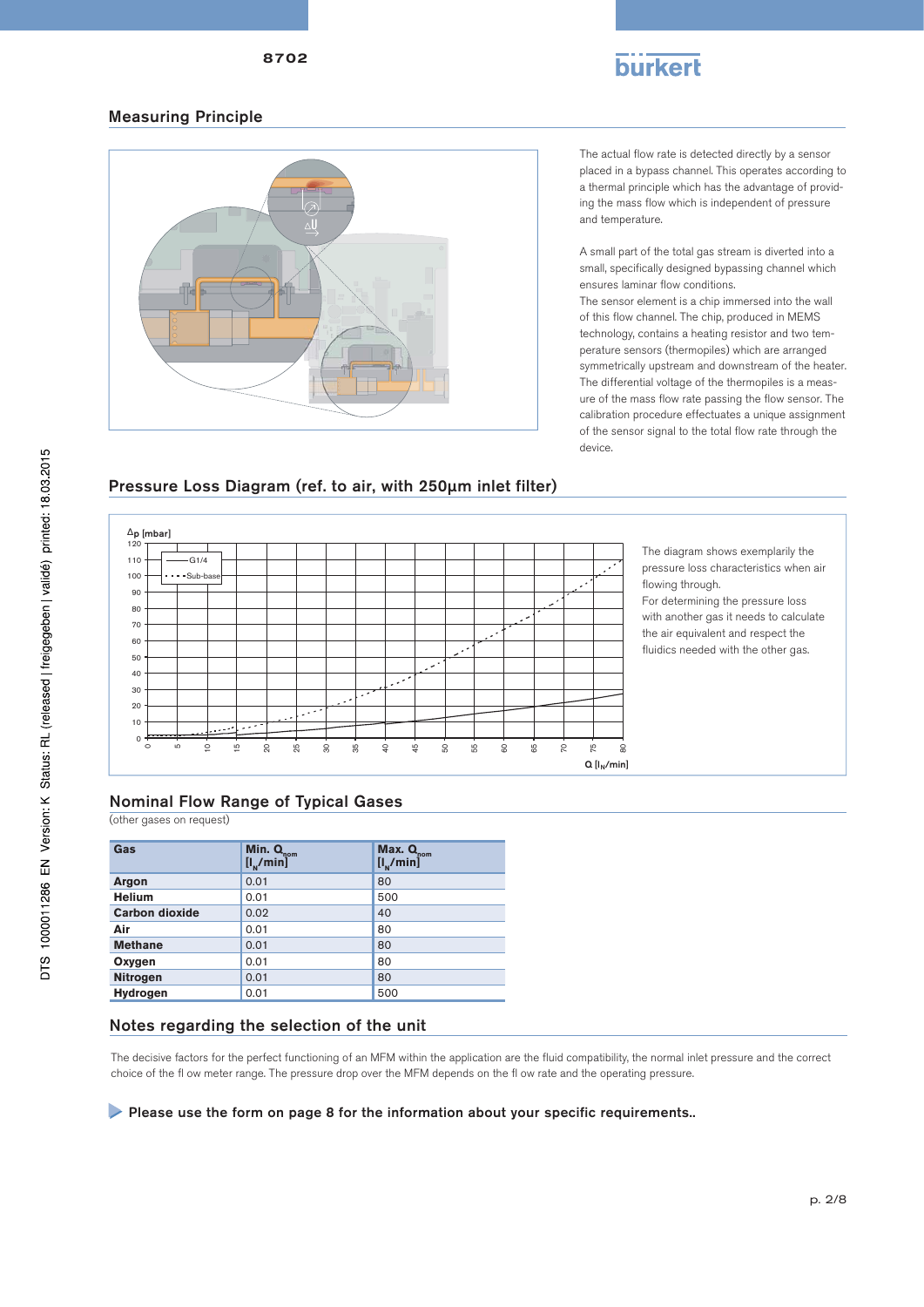

#### Ordering Chart for Accessories

| <b>Article</b>                                                                                    |                                   | Item No.                                            |
|---------------------------------------------------------------------------------------------------|-----------------------------------|-----------------------------------------------------|
| <b>Connectors/Cables</b>                                                                          |                                   |                                                     |
| Round plug M16 8-pin (solder connection)                                                          |                                   | 918 299                                             |
| Round plug M16 8-pin with 5m cable                                                                |                                   | 787 733                                             |
| Round plug M16 8-pin with 10m cable                                                               |                                   | 787 734                                             |
| Plug D-Sub HD15 15-pin with 5m cable                                                              |                                   | 787 735                                             |
| Plug D-Sub HD15 15-pin with 10m cable                                                             |                                   | 787 736                                             |
| Adapters <sup>3)</sup>                                                                            |                                   |                                                     |
| RS232 adapter for connection to a computer, connection with an extension cable (item no. 917 039) |                                   | 654 757                                             |
| Extension cable for RS232 9-pin socket/plug 2 m                                                   |                                   | 917 039                                             |
| RS422-Adapter (RS485 compatible)                                                                  |                                   | 666 370                                             |
| USB-Adapter (Version 1.1, USB socket type B)                                                      |                                   | 670 696                                             |
| USB connection cable 2 m                                                                          |                                   | 772 299                                             |
| Adapter for manual setting of bus address                                                         |                                   | 667 525                                             |
| Software MassFlowCommunicator                                                                     |                                   | Download unter<br>www.buerkert.com                  |
| <b>Accessories for Fieldbus</b>                                                                   | <b>PROFIBUS DP</b><br>(B-codiert) | <b>DeviceNet/ CAN-</b><br>open<br>(A-codiert)       |
| $M12$ -Plug <sup>4)</sup>                                                                         | 918 198                           | 917 115                                             |
| M12-socket (coupling) $4$ )                                                                       | 918 447                           | 917 116                                             |
| Y-junction $4$ )                                                                                  | 902 098                           | 788 643                                             |
| T-junction                                                                                        | 918 531                           | (auf Anfrage)                                       |
| Shut-off resistor                                                                                 | 902 553                           | (auf Anfrage)                                       |
| GSD-Datei (PROFIBUS), EDS-Datei (DeviceNet, CANopen)                                              |                                   | Download unter www.buerkert.com<br>(unter Typ 8712) |

<sup>3)</sup> The adapters serve mainly for initial operation or diagnosis. Those are not obligatory for continuous operation.

<sup>4)</sup> The two M12 connectors as listed above cannot be used together on the same side of the Y-junction. At least one of the two M12 connection needs to be a prefabricated cable which uses typiclly a thinner connector.

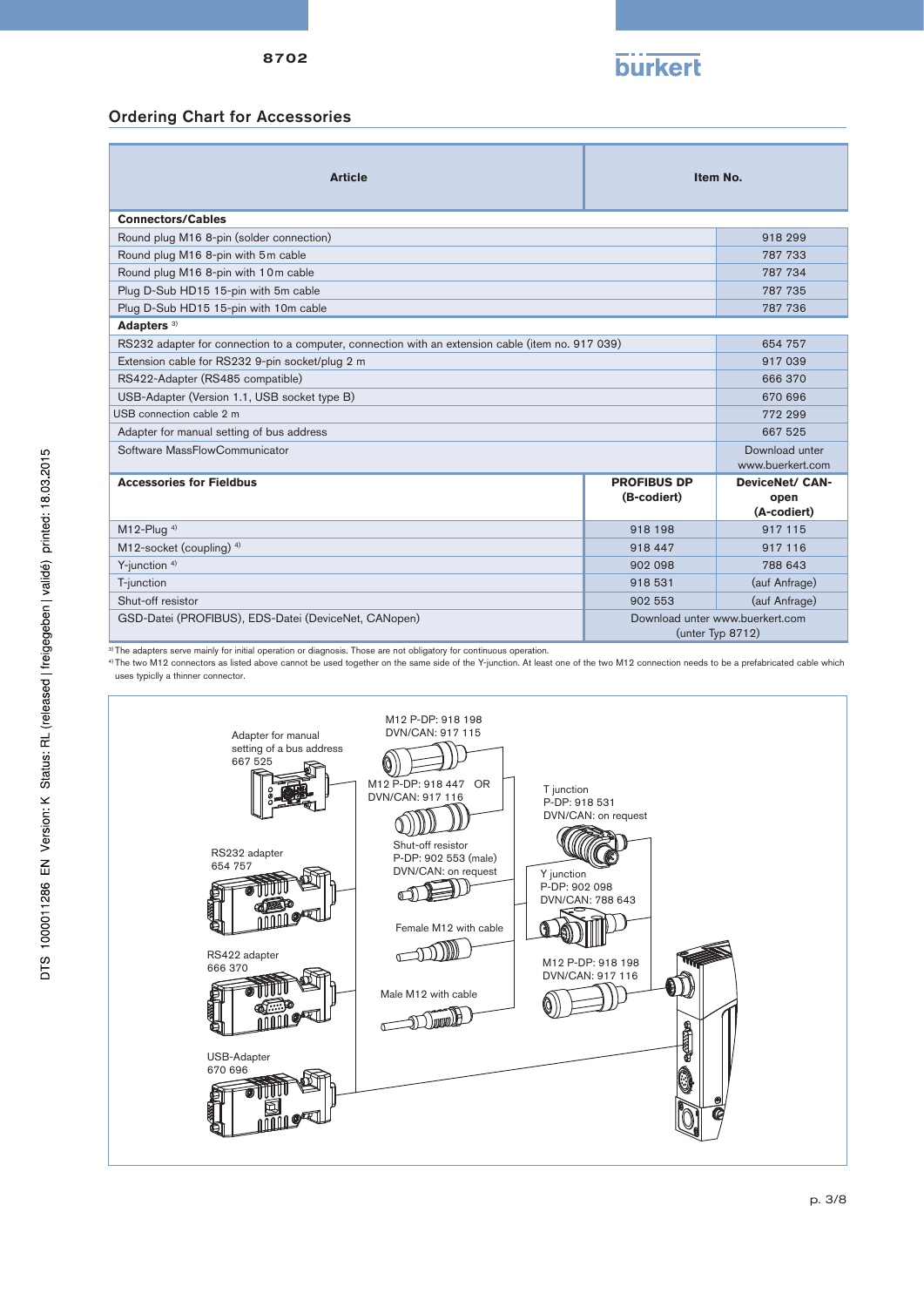

#### Pin Assignment

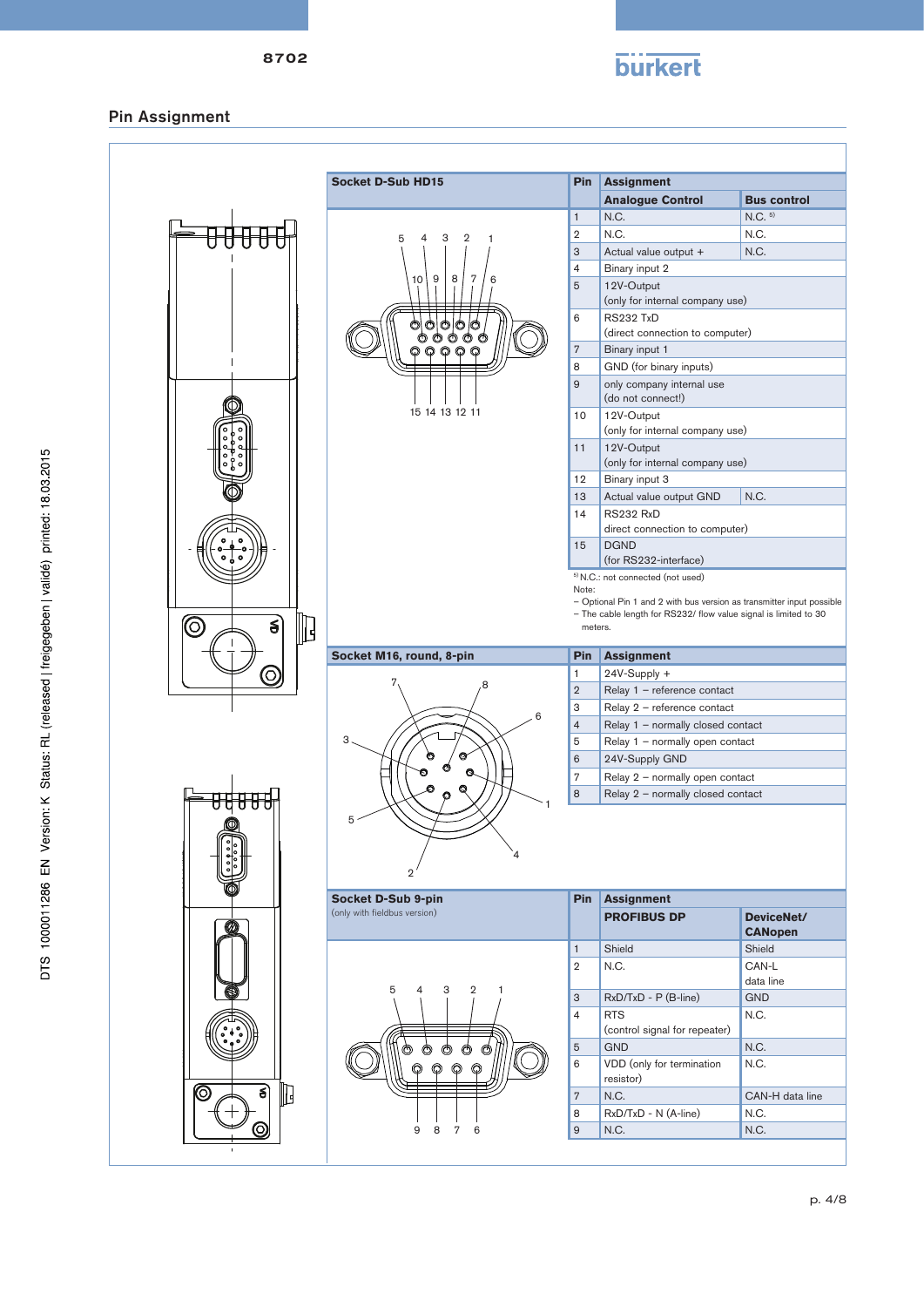

## Pin Assignment *(continued)*



| <b>PROFIBUS DP - socket B-coded M12</b><br>(DPV1 max. 12 Mbaud) | Pin                           | <b>Assignment</b>                                                                                                                                                       |  |  |
|-----------------------------------------------------------------|-------------------------------|-------------------------------------------------------------------------------------------------------------------------------------------------------------------------|--|--|
|                                                                 | $\mathbf{1}$                  | VDD (only for termination resistor)                                                                                                                                     |  |  |
|                                                                 | $\overline{2}$                | RxD/TxD - N (A-line)                                                                                                                                                    |  |  |
| $\overline{2}$                                                  | 3                             | <b>DGND</b>                                                                                                                                                             |  |  |
|                                                                 |                               | $RxD/TxD - P(B-line)$                                                                                                                                                   |  |  |
|                                                                 | $\overline{4}$<br>$\mathbf 5$ | N.C.                                                                                                                                                                    |  |  |
| 5<br>O<br>Ø<br>3<br>റ<br>Θ<br>4                                 |                               |                                                                                                                                                                         |  |  |
| DeviceNet/ CANopen -<br>Plug A-coded M12                        | Pin                           | <b>Assignment</b>                                                                                                                                                       |  |  |
|                                                                 | $\mathbf{1}$                  | Shield                                                                                                                                                                  |  |  |
| $\overline{\mathbf{2}}$                                         | $\overline{2}$                | $N.C.$ <sup>6)</sup>                                                                                                                                                    |  |  |
|                                                                 | 3<br>$\overline{4}$           | <b>DGND</b>                                                                                                                                                             |  |  |
|                                                                 |                               | CAN_H                                                                                                                                                                   |  |  |
|                                                                 | $\sqrt{5}$                    | CAN_L                                                                                                                                                                   |  |  |
| 5<br>⊚<br>Ø<br>◉<br>©<br>⊚<br>4<br>3'                           |                               | <sup>6)</sup> Optional configuration with 24V DC possible for power supply<br>via fieldbus connector. With this no power supply connection on<br>round M16 plug needed. |  |  |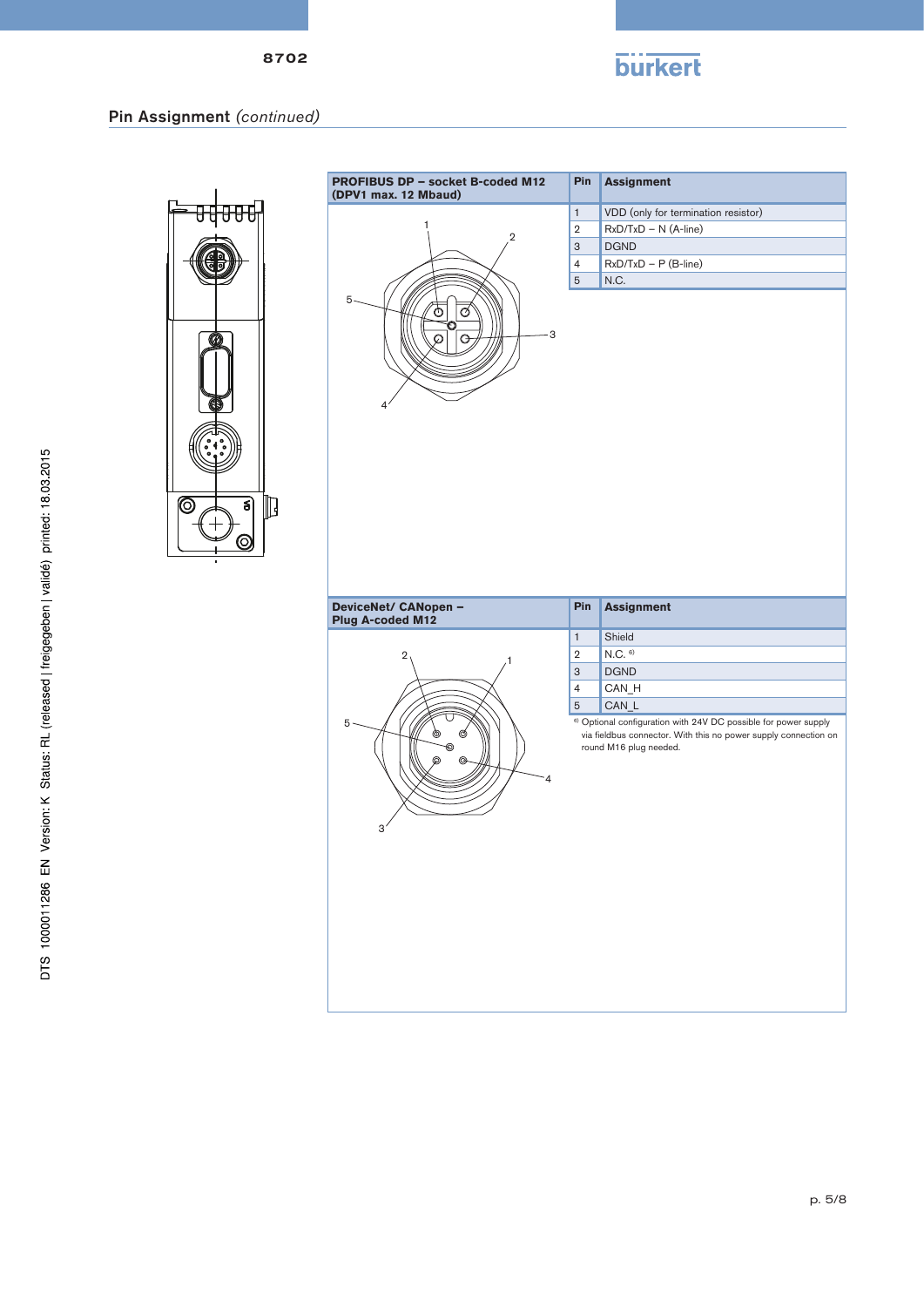

## Dimensions [mm]

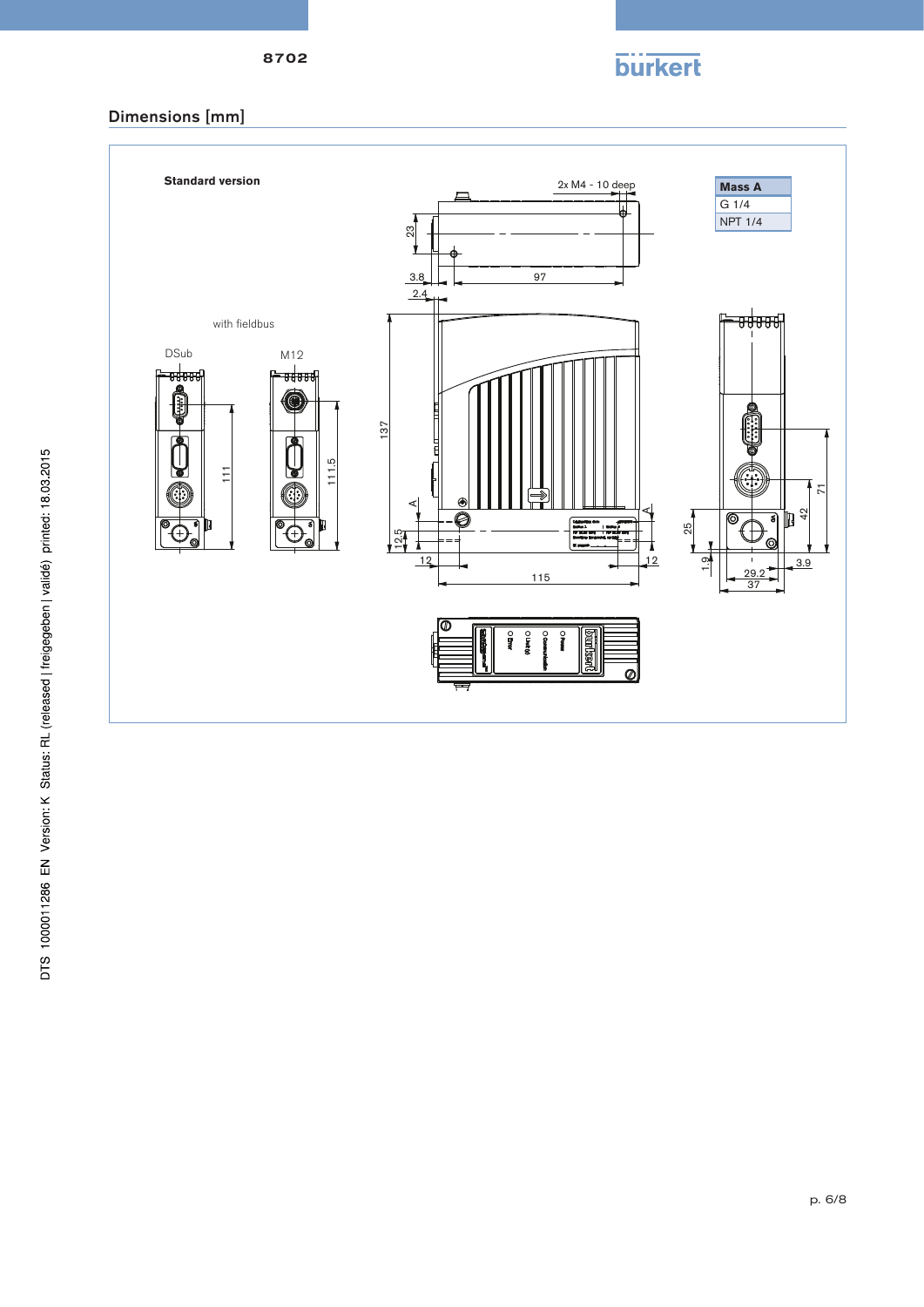

### Dimensions [mm] *(continued)*